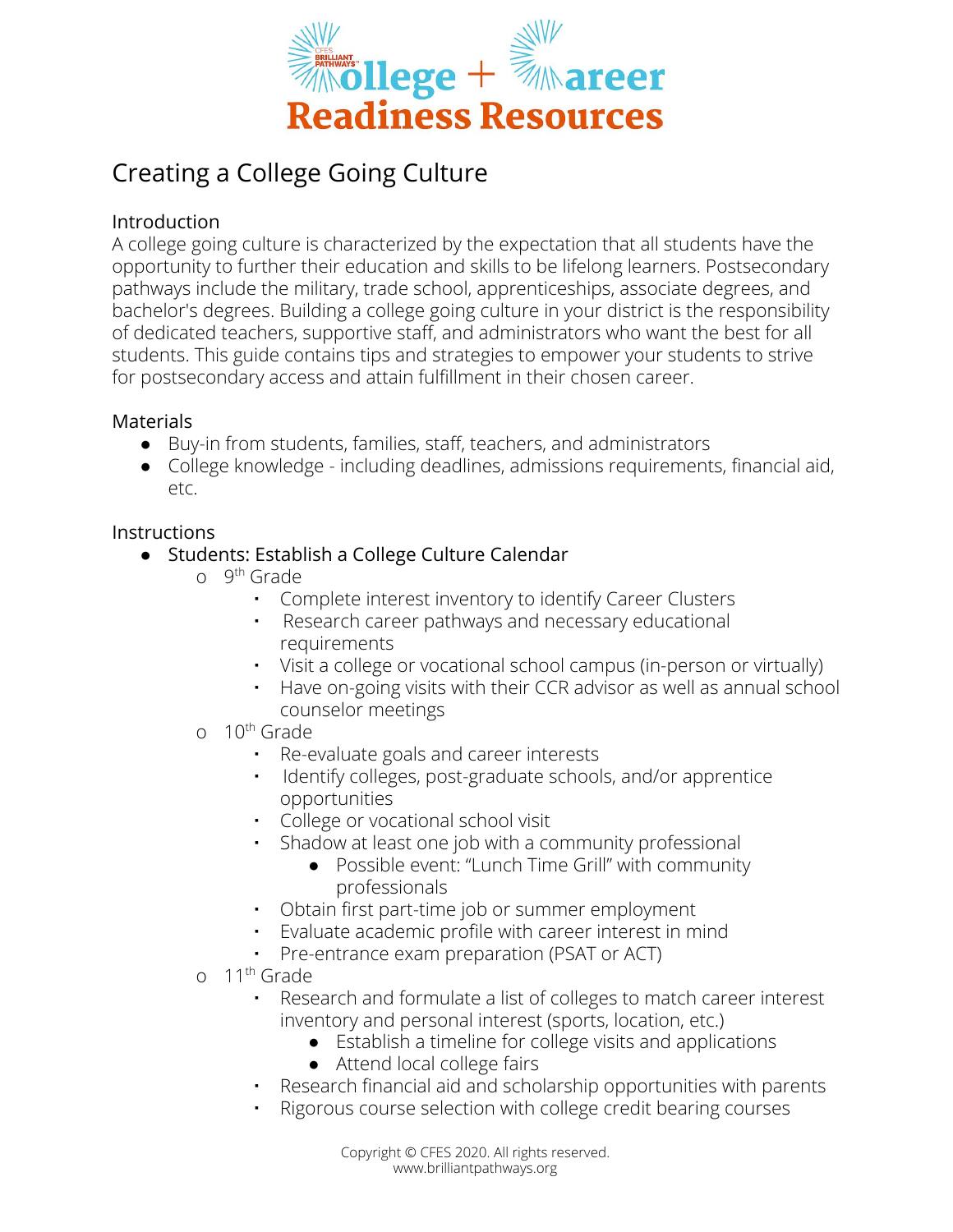

- o 12<sup>th</sup> Grade
	- Narrow down college selection for application process THEN submit all college applications by the end of November

# ● Inside Your School

- School Appearance
	- Hang posters and brochures from trade, community, two-year, and four-year colleges on the walls
	- Use college pennants as décor
	- Have flyers in bathrooms, hallways, and the cafeteria to announce upcoming college entrance exams and test preparation classes
	- Have a higher education fact-of-the-day in the morning announcements
- Resources
	- Have college resource websites bookmarked on school computers to allow students the time in school to apply for admissions, financial aids, scholarships, etc.
	- Provide internet and technology resources for families to complete FAFSA
	- Organize a Career Day and/or have a College Fair
	- Have ACT and SAT prep books available in the library
	- Establish a senior seminar course for all seniors
		- Schedule a local bank representative to speak to seniors about finances
- Counselors office, CCR Advisors, and CFES Team
	- Hold individual conferences with each student, regardless of academic level, frequently, and EARLY to plant the seed
	- Host college information sessions with admissions officers
	- Help to schedule campus visits prior to junior year
	- Restructure the counseling office into a College & Career Center where students and parents can find information on scholarships, financial aid, applications, and career options
	- Host student alumni panel: Invite current college students and former high school alumni to speak
	- Lead small-group sessions on college issues (writing essays, getting recommendations, preparing for tests, applying for financial aid, transitioning to college life, living in a dorm, and planning for careers)
	- Organize a FAFSA night for parents and bring in a college admissions advisor to assist with form completion
	- Celebrate student acceptances!
- Staff
	- Encourage staff to represent their alma maters once a week with a college t-shirt day